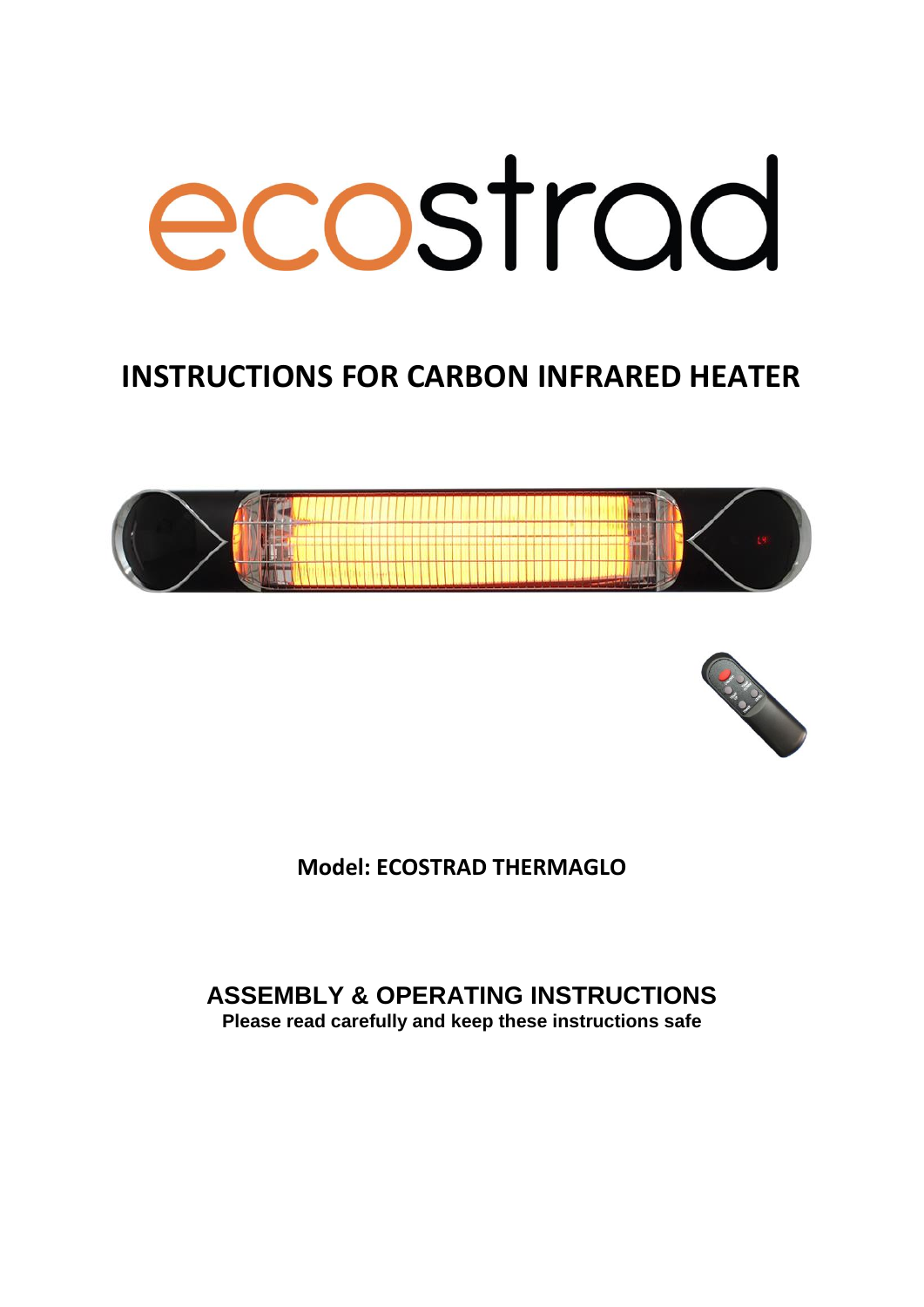### **Warning**

**THESE INSTRUCTIONS SHOULD BE READ CAREFULLY AND RETAINED FOR FUTURE REFERENCE.** We cannot be liable for any damages caused by failure to observe these instructions.

### **IMPORTANT SAFETY INSTRUCTIONS**

This infrared heater is designed for safe operation. Nevertheless, installation, maintenance and operation of this heater can be dangerous if done incorrectly. Observing the following procedures will reduce the risk of fire, electric shock, and injury to persons; as well as keep installation time to a minimum. Save these instructions for future reference.

1. Carefully read the safety instructions before using this heater.

2. Remove the unit from its packaging and check to make sure it is in good condition before using.

3. Do not let children play with parts of the packaging (such as plastic bags).

4. Check household voltage to ensure it matches the heater's rated specification.

5. Check the plug and power cord carefully before use to make sure that they are not damaged.

6. Before unplugging the power cord, be sure to turn off the power. Always ensure your hands are dry when operating the unit to prevent electric shock.

7. Do not use the heater near flammable objects such as furniture, pillows, bedding, paper, clothes,

etc. Curtains must be kept at least 3 feet (1m) from the front of the heater, although for safety,

any curtains or drapes should be kept toward the heater's rear or sides. Do not point the heater toward flammable objects.

8. Do not operate the heater within the immediate vicinity of a bath or swimming pool or any source of liquid.

9. To protect against electric shock, do not immerse the cord or plug in water or any other liquid.

10. Do not insert or allow foreign objects to enter any ventilation openings, as this causes damage to the heater and increases the risk of fire or an electric shock.

11. Always unplug the heater when not in use.

12. Do not allow the cord to overhang any counter top where it can be easily pulled by children.

13. Do not put fingers or foreign objects into the grill while in operation.

14. Do not leave the appliance unattended when in use.

15. This heater is not intended for use in bathrooms, laundry rooms and similar indoor locations. Never install the heater in a location where it may fall into a bathtub or other water container.

16. No liability can be accepted for any damage caused by non-compliance with these instructions or any other improper use or mishandling.

17. This appliance is not intended for use by persons (including children) with reduced physical, sensory or mental capabilities; or by inexperienced persons unless they have been given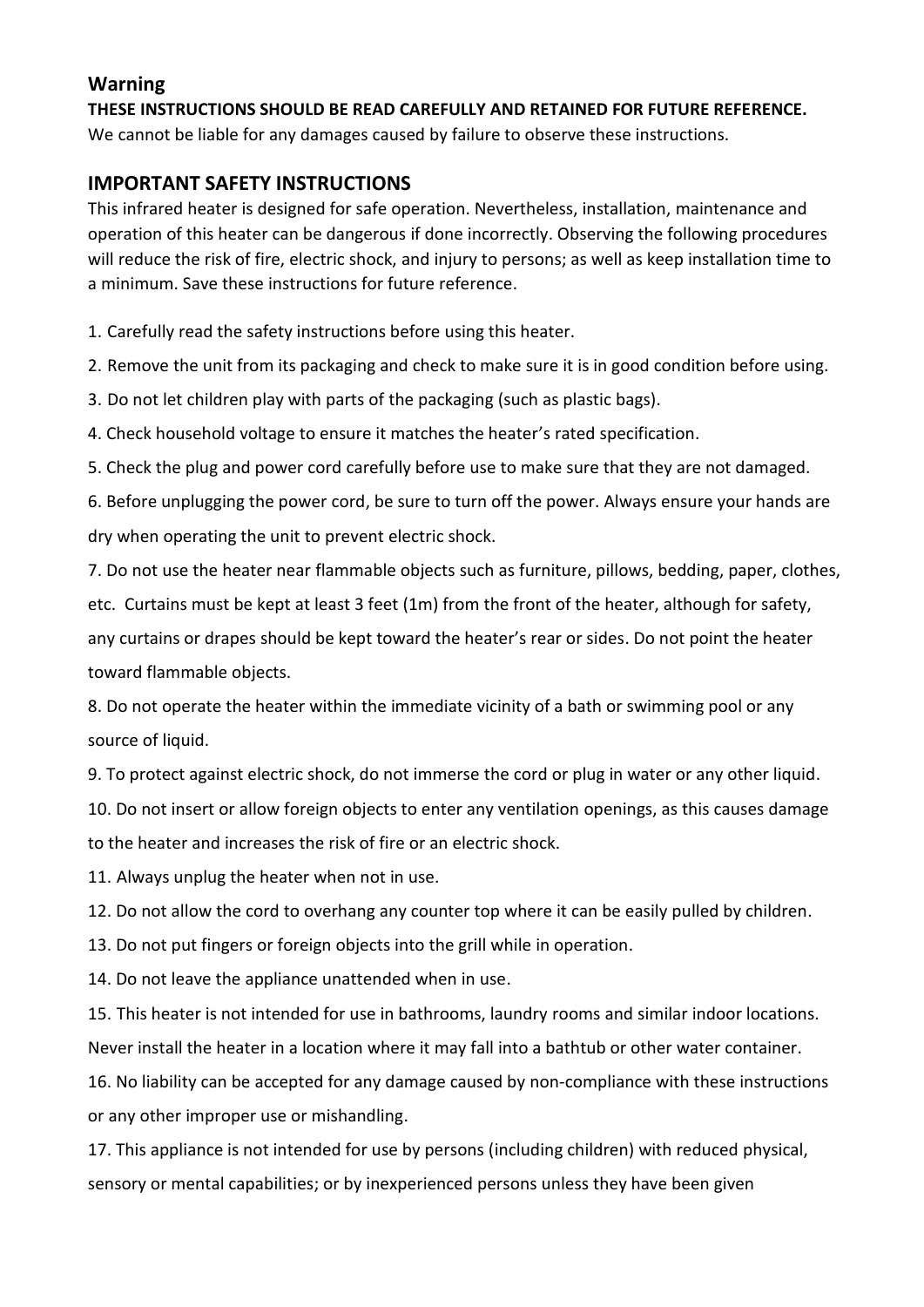supervision or instruction concerning the use of the appliance by a person responsible for their safety. Children and vulnerable people should be supervised to ensure they do not play with the appliance.

18. If the supply cord is damaged in any way, it must be replaced by the manufacturer or its service agent or a similarly qualified person in order to avoid a hazard.

19. To prevent the overheating of this appliance, keep the air inlets and outlets clean and free of anything that may cause blockage. Check all inlets and outlets from time to time to ensure they are clear of any dirt or dust accumulation. **Do not cover**.

20. Parts of the heater may exceed 200 °C. Contact with the heating tube, reflector, or metal parts near the heating tube, **may cause severe burns**. Do not let bare skin come into contact with the hot surfaces of the heater.

21. Never place hands under the heating elements. Always allow the heating element to cool for at least 10 minutes before touching the heating tube or any adjacent parts.

22. This product contains recyclable materials. Do not dispose of this product with regular

household waste. Please contact your local authority for collection and disposal information.

### **Introduction**

The ECOSTRAD THERMAGLO carbon infrared heater produces instant and comfortable heat like the sun.

These robust and weatherproof heaters are designed for domestic and commercial heating applications within indoor and outdoor areas.

| Model                 | <b>ECOSTRAD THERMAGLO</b> |
|-----------------------|---------------------------|
|                       |                           |
| Voltage (V)           | 220-240V AC               |
| Wattage (W)           | 2000                      |
| Hertz (Hz)            | $50 - 60$                 |
| Dimensions W×H×D (mm) | 900×130×89.5              |
| Weight (kg)           | 2.9                       |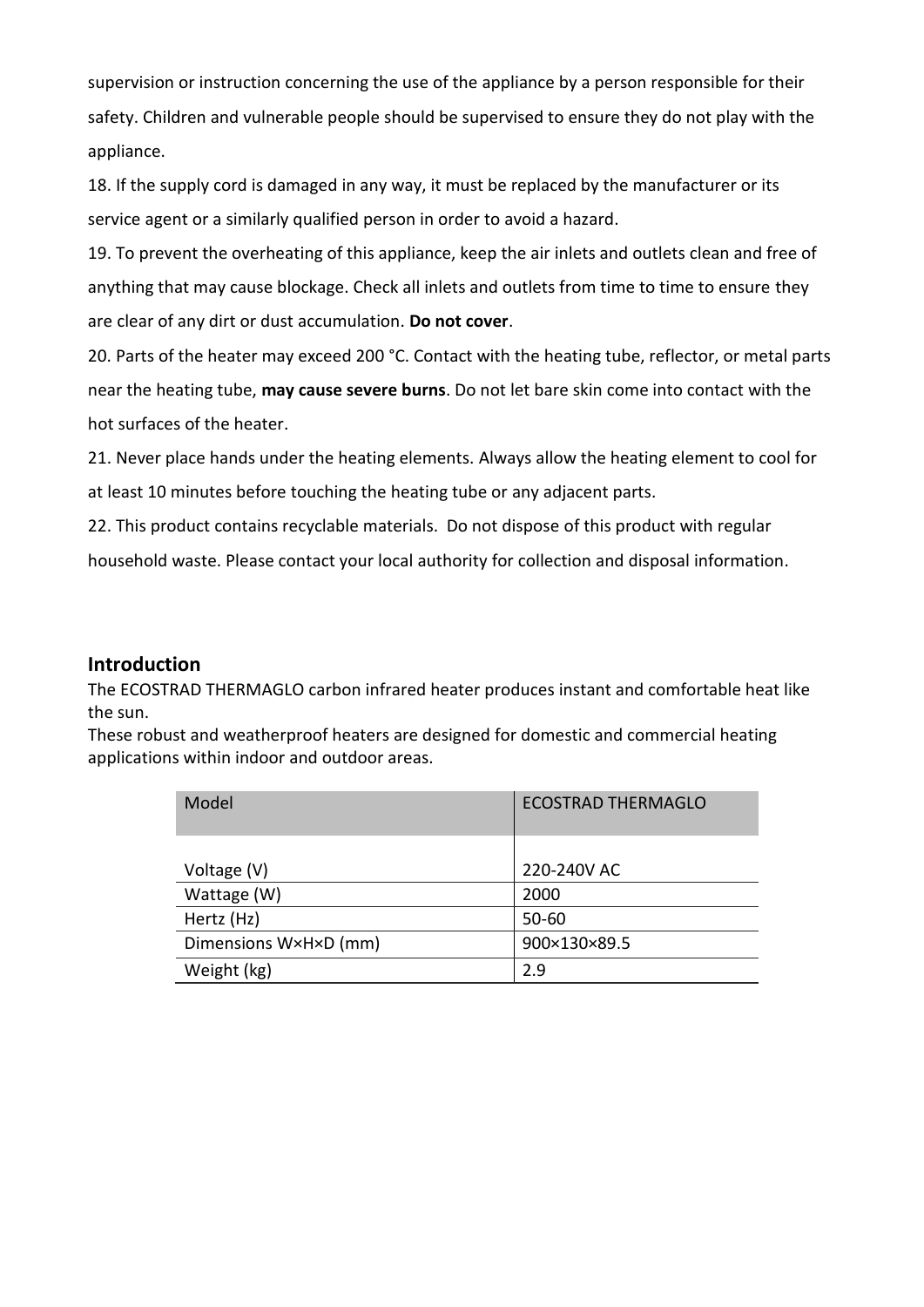### **INSTALLATION**

### **Tools Needed:**

- **Pencil**
- **Hammer**
- **Spirit level**
- **Screwdriver**
- **Power drill and drill bits**

A mounting bracket is provided with this heater, which has been specifically designed to allow the product to be fitted to a wall or ceiling. Before drilling the holes for the wall or ceiling mount, please ensure that the surface is solid and that there are no hidden water pipes or electrical wires. The heater must be installed no less than 0.5m from any side walls and no less than 1.8m from the floor.

**Important:** Please ensure that the cable is well secured so that it does not trail into the heated area or come into contact with the reflector. The cable can be fixed to the metal mounting bracket behind the heater with plastic zip ties.

- 1. This heater should be installed by a competent person, i.e. a qualified electrician.
- 2. Always disconnect the heater from the electrical supply and allow it to cool before installation.
- 3. This heater can be mounted horizontally or vertically.
- 4. For both wall and ceiling mounting, the lowest part of the heater must be located at or above a minimum height of 1.8m from ground level, so that the heater cannot be touched when in operation.
- 5. When mounting horizontally or to a ceiling, do not position the heater at an angle more than 90° and less than 45° as shown in Fig. A and B.
- 6. The supply cable must be at the lower end of the heater if the heater is installed at an angle or vertically.
- 7. Keep the supply cord away from the body of the heater, which will get hot during use.
- 8. Do not install the heater on an inflammable surface.
- 9. Observe the minimum safe distance between the heater body and the inflammable surfaces when mounted.
- 10. The heater should always have a minimum clearance of 0.5m from the ceiling and adjacent walls.
- 11. If the heater is to be used outside, a weatherproof outlet is recommended.
- 12. Before drilling, ensure that there are no wires or water pipes in the area where the heater is to be installed.
- 13. The heater must be installed on the mounting bracket provided.
- 14. Fasten the bracket securely to the mounting surface and to the back of the heater using the fittings supplied.
- 15. Fasten the heater securely onto the bracket using the fittings supplied.
- 16. The bracket can be used to adjust the angle of the heater. Adjust the heater angle by loosening the two bolts on the mounting bracket and tighten the bolts again when the desired angle is reached.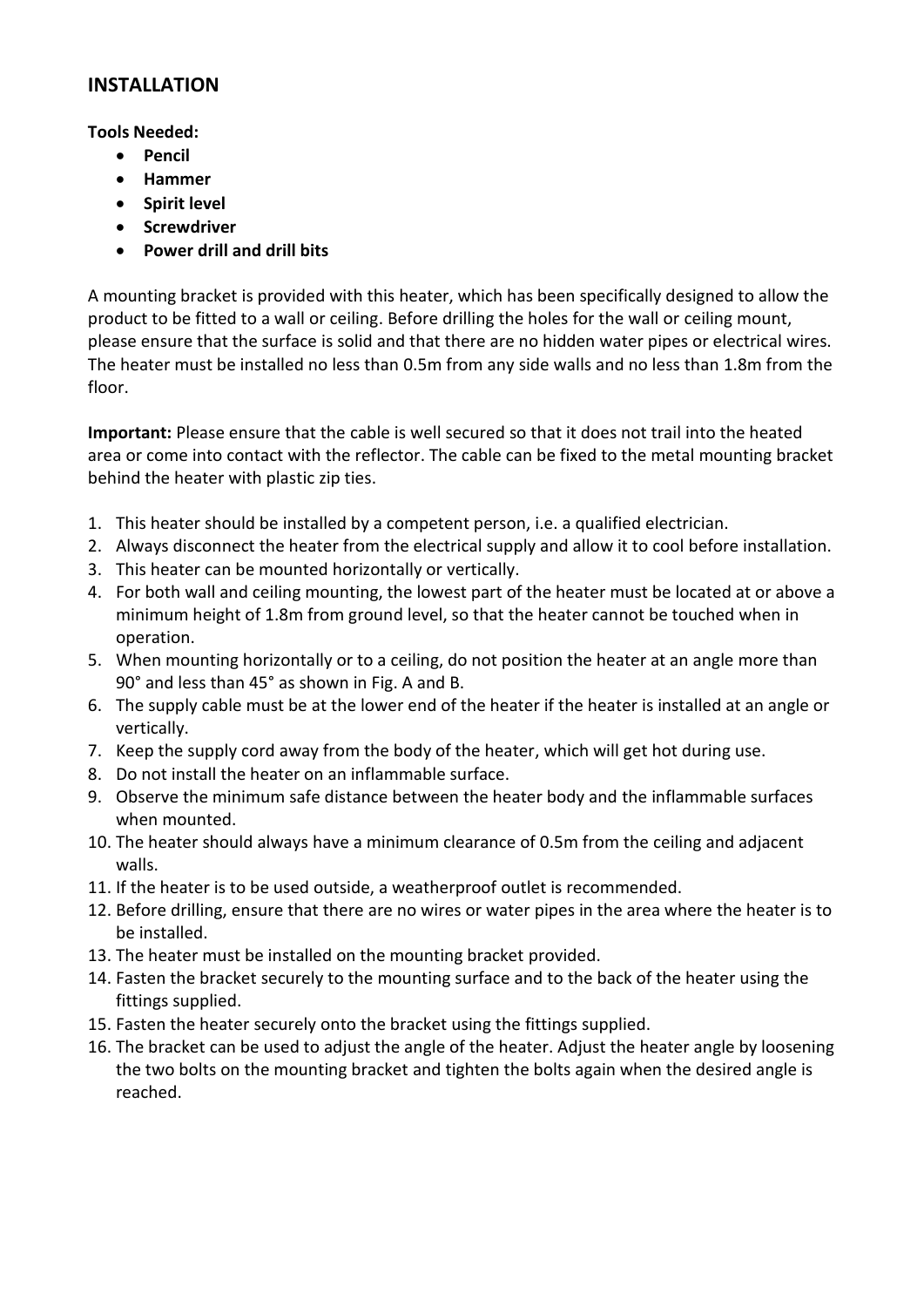## **Wall/Ceiling Installation**

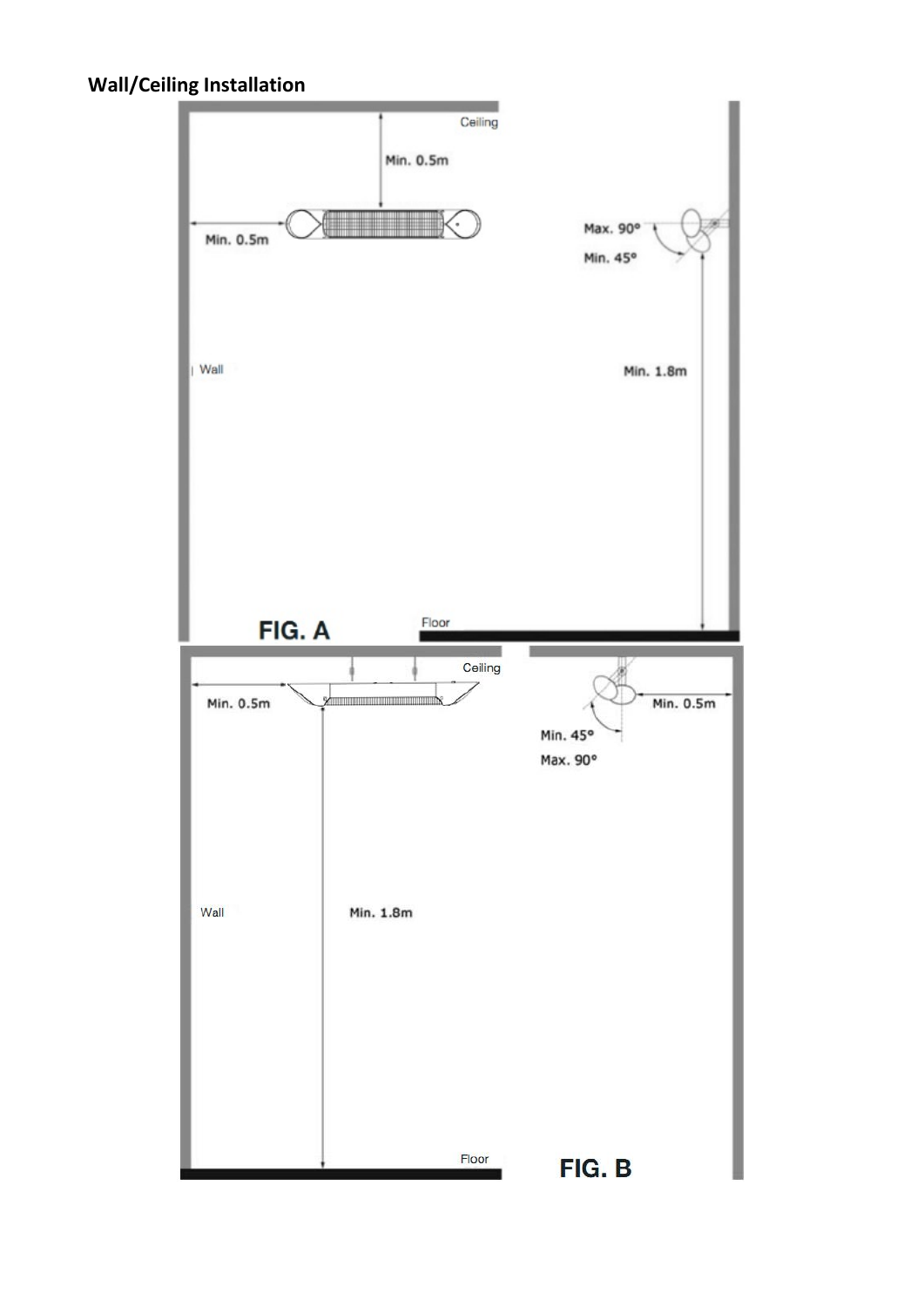### **Installation with Stand**



**Please note: This heater has a safety tilt switch. Once the heater is over a 45° angle, it will automatically cut out.**

### **Remote Control Instructions**



- **1. POWER BUTTON:** Turns heater on and off.
- **2. DOWN BUTTON:** Decreases temperature, timer and level.
- **3. UP BUTTON:** Increases temperature, timer and level.
- **4. LEVEL BUTTON:** Use to select one of four heat levels. Press the Level button then use the Up and Down buttons to increase or decrease the heating level  $(L1 - L4)$ .
- **5. TIMER BUTTON:** Use to set the duration of hours the heater will be in operation. Press the Timer button and T0 will display. Use the Up and Down buttons adjust to the number of hours you would like to set (T0 [off] – T9 [max]).

**Please note: All Ecostrad Thermaglo heaters and their remote controls have the same frequency, so multiple heaters can be controlled with just one remote.**

**A push button on the right end of the heater allows it to be operated manually without the remote control.**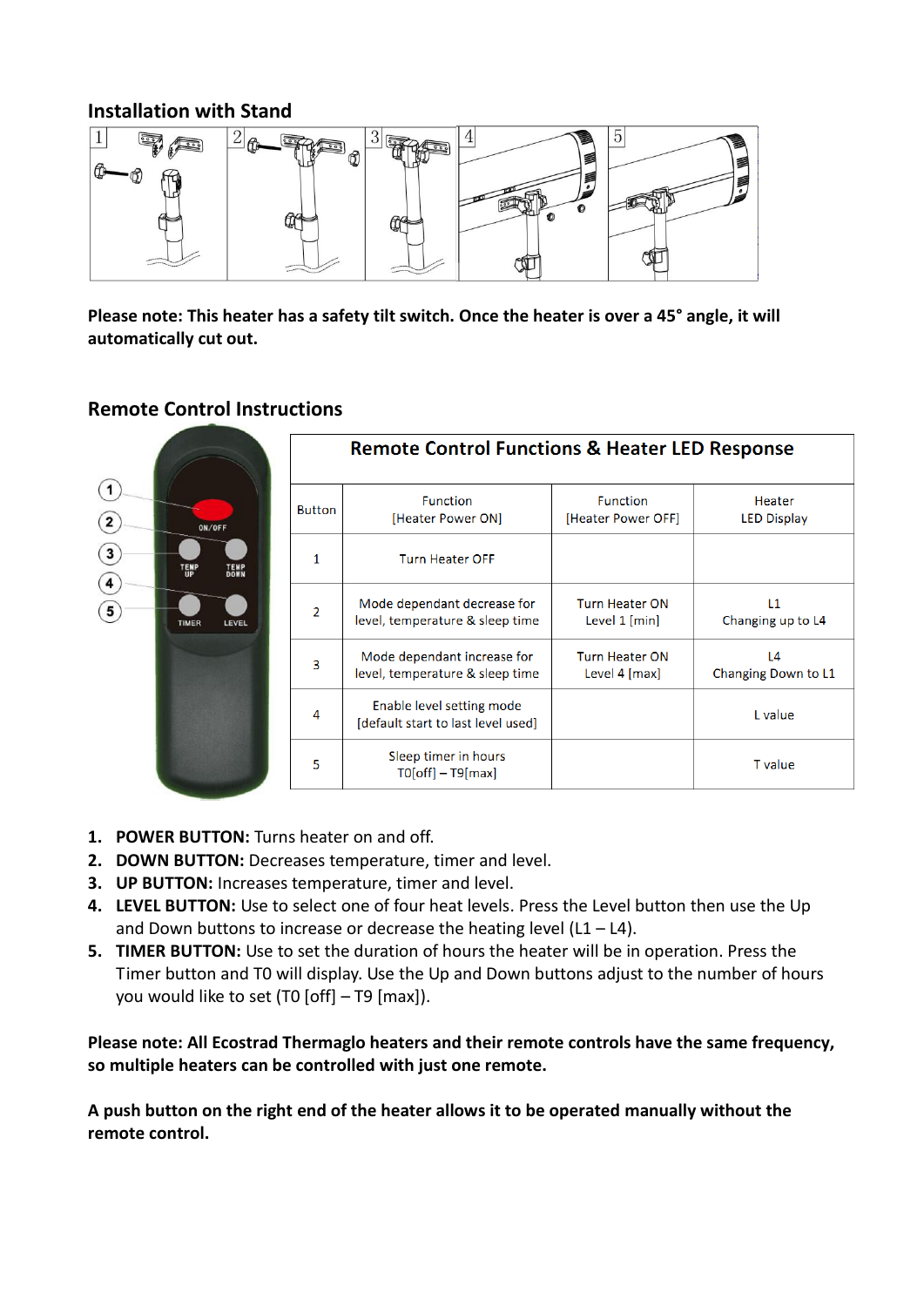### **Inserting Batteries**

The remote control requires 2x AAA Alkaline batteries for operation.

### **NOTICE:**

- 1. Replace old batteries with batteries of the same type, otherwise the remote may not function properly.
- 2. If the heater will be in disuse for long periods, remove the batteries to prevent leakage as this may impair the remote control.
- 3. Do not allow water or liquid to get into the remote control.

### **Caution:**

The heater should be switched off and unplugged from the electrical connection if:

- You intend not to use the heater for a prolonged period of time.
- You want to change the location of the heater.
- Cleaning and maintenance is being conducted.

Periodic inspection and removal of any accumulated dirt will ensure that the heater can be operated safely.

### **Troubleshooting**

1. Check the power cord is plugged into an electrical outlet.

- 2. Check if electricity to the main fuse is working.
- 3. Check the thermostat is switched to the ON position.

4. Check the thermostat setting. The heater may have switched off because it has reached the desired temperature setting.